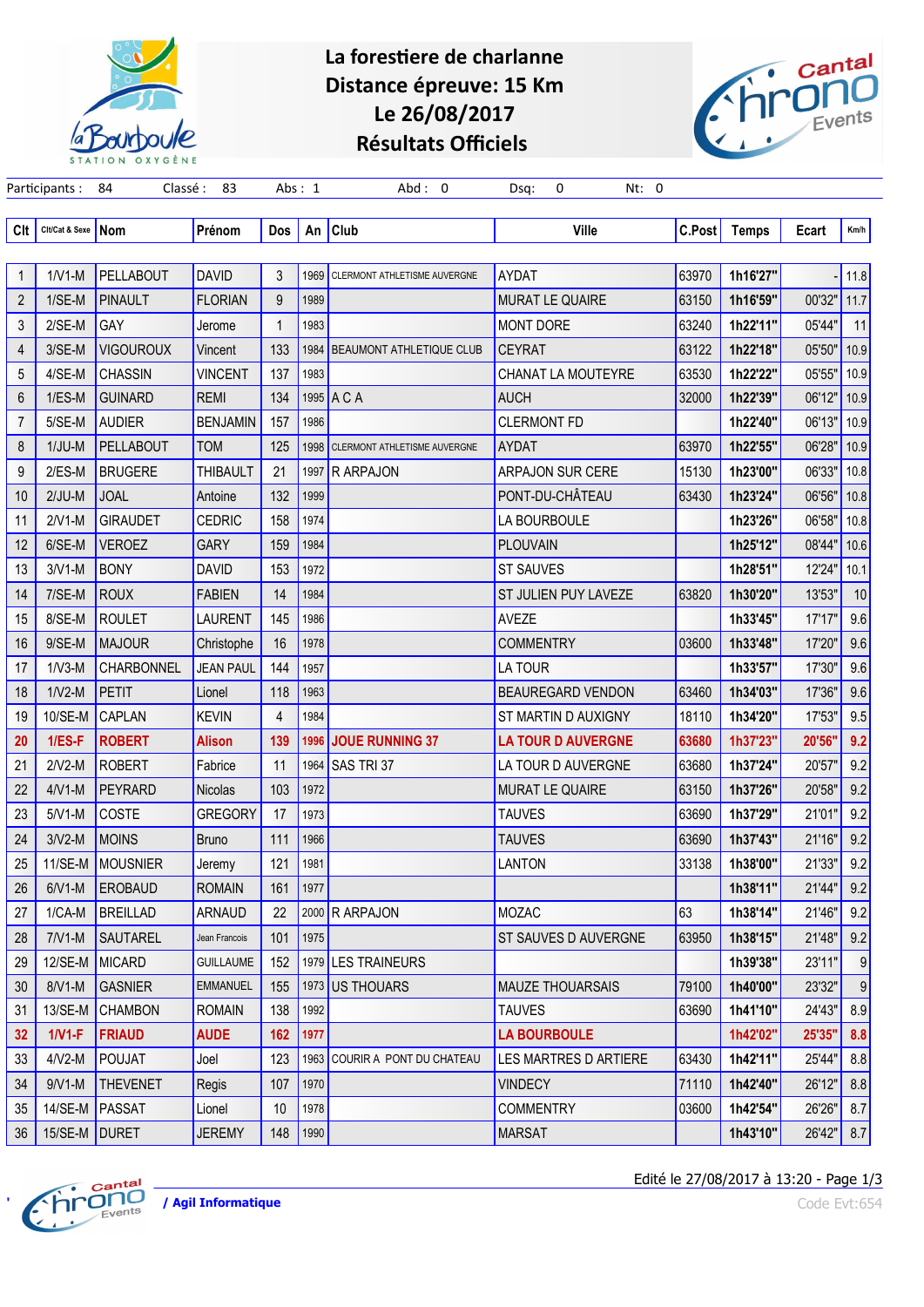| Clt | Cit/Cat & Sexe | <b>Nom</b>             | Prénom               | Dos            |      | An $ $ Club                           | Ville                            | C.Post | <b>Temps</b>   | Ecart  | Km/h |
|-----|----------------|------------------------|----------------------|----------------|------|---------------------------------------|----------------------------------|--------|----------------|--------|------|
|     |                |                        |                      |                |      |                                       |                                  |        |                |        |      |
| 37  | 10/V1-M        | <b>JATHIERE</b>        | <b>FRANCIS</b>       | 20             | 1970 |                                       | <b>MAINTENON</b>                 | 28130  | 1h43'19"       | 26'51" | 8.7  |
| 38  | 16/SE-M        | <b>COMMANS</b>         | <b>JEAN BAPTISTE</b> | $\overline{7}$ | 1979 |                                       | <b>ST NECTAIRE</b>               | 63710  | 1h43'25'       | 26'58" | 8.7  |
| 39  | $1/SE-F$       | <b>LABETOULE</b>       | <b>Sophie</b>        | 116            | 1981 |                                       | <b>PERIGNAT LES SARLIEVE</b>     | 63170  | 1h43'26'       | 26'59" | 8.7  |
| 40  | $2/V3-M$       | <b>TEILLOT</b>         | <b>DIDIER</b>        | 163            | 1954 |                                       |                                  |        | 1h43'40"       | 27'13" | 8.7  |
| 41  | 17/SE-M        | <b>HERBIN</b>          | Ugo                  | 8              | 1986 | LA GUERISON                           | <b>MURAT LE QUAIRE</b>           | 63150  | 1h43'43"       | 27'16" | 8.7  |
| 42  | 18/SE-M        | <b>DUBOIS</b>          | <b>YANN</b>          | 141            | 1980 |                                       | ST SAUVES D AUVERGNE             | 63950  | 1h43'44"       | 27'17" | 8.7  |
| 43  | $2/SE-F$       | <b>LALANNE</b>         | Lise                 | 5              | 1983 | <b>S/L ATHLE SAINT-PANTALEON</b>      | <b>BRIVE LA GAILLARDE</b>        | 19100  | 1h43'50'       | 27'22" | 8.7  |
| 44  | $11/V1-M$      | <b>CHAUSSADE</b>       | <b>YANNICK</b>       | 6              | 1973 | ASSOCIATION SPORTIVE LA MADICO        | <b>MADIC</b>                     | 15210  | 1h43'54"       | 27'27" | 8.7  |
| 45  | 19/SE-M        | <b>TREICH</b>          | <b>CORENTIN</b>      | 147            | 1994 |                                       | <b>RIOM</b>                      |        | 1h44'02"       | 27'35" | 8.7  |
| 46  | 12/V1-M        | <b>AUFAUVRE</b>        | <b>GERALD</b>        | 19             | 1975 |                                       | <b>ST OURS</b>                   | 63230  | 1h44'10"       | 27'43" | 8.6  |
| 47  | 20/SE-M        | <b>GERARD</b>          | Armand               | 109            | 1987 |                                       | <b>ISSOIRE</b>                   | 63500  | 1h44'19"       | 27'52" | 8.6  |
| 48  | $5/V2-M$       | <b>SIMEON</b>          | <b>OLIVIER</b>       | 127            |      | 1962 BEAUMONT ATHLETIQUE CLUB         | PERIGNAT LES SARLIEVE            | 63170  | 1h44'39"       | 28'11" | 8.6  |
| 49  | $3/SE-F$       | <b>CARRERE MARLEIX</b> | <b>AUDREY</b>        | 154            | 1980 | <b>LES TRAILEURS DU GUERY</b>         | <b>PERPEZAT</b>                  |        | 1h44'41'       | 28'13" | 8.6  |
| 50  | $1/V2-F$       | <b>DAUZAT</b>          | <b>ELISABETH</b>     | 18             | 1960 |                                       | <b>MONT DORE</b>                 | 63240  | 1h45'12"       | 28'44" | 8.6  |
| 51  | 13/V1-M        | <b>BOUVET</b>          | <b>JACKY</b>         | 126            | 1970 |                                       | <b>BOSMIE L AIGUILLE</b>         | 87110  | 1h45'14"       | 28'47" | 8.6  |
| 52  | $6/V2-M$       | <b>MICHELIN</b>        | <b>PASCAL</b>        | $\overline{2}$ | 1965 |                                       | LA BOURBOULE                     | 63150  | 1h45'46"       | 29'18" | 8.5  |
| 53  | 14/V1-M        | <b>BRUGIERE</b>        | <b>JEAN LUC</b>      | 106            | 1974 |                                       | ST SAUVES D AUVERGNE             | 63950  | 1h46'26"       | 29'58" | 8.5  |
| 54  | 21/SE-M        | GAY                    | <b>FREDERIC</b>      | 135            | 1983 |                                       | <b>THURET</b>                    | 63260  | 1h46'50"       | 30'22" | 8.4  |
| 55  | $2/V2-F$       | <b>HEBRARD</b>         | <b>Sylvie</b>        | 114            | 1965 |                                       | <b>MONT DORE</b>                 | 63240  | 1h47'52"       | 31'24" | 8.3  |
| 56  | $2/V1-F$       | <b>LOPES</b>           | <b>BLANDINE</b>      | 12             | 1974 | <b>LA MADICOISE</b>                   | <b>CHAMPS SUR TARENTAINE MAR</b> | 15270  | 1h47'52"       | 31'25" | 8.3  |
| 57  | 22/SE-M        | <b>HOMMEAU</b>         | David                | 104            | 1981 |                                       | <b>TAUVES</b>                    | 63690  | 1h48'13"       | 31'45" | 8.3  |
| 58  | 23/SE-M        | <b>ROYER</b>           | Pascal               | 122            | 1980 | NATURAXTREM                           | <b>MONTERBLANC</b>               | 56250  | 1h48'47"       | 32'19" | 8.3  |
| 59  | $7/V2-M$       | <b>OHMAK</b>           | <b>NICOLAS</b>       | 149            | 1964 |                                       | <b>PARIS</b>                     |        | 1h49'28"       | 33'01" | 8.2  |
| 60  | $3/V1-F$       | <b>MEYNIAL</b>         | <b>SANDRINE</b>      | 151            | 1971 |                                       | <b>MONTLUCON</b>                 |        | 1h49'48'       | 33'20" | 8.2  |
| 61  | 15/V1-M        | <b>ESPINASSE</b>       | SEBASTIEN            | 156            | 1977 |                                       | <b>ST SAUVES</b>                 |        | 1h50'11"       | 33'43" | 8.2  |
| 62  | 16/V1-M        | GEORGIN                | Christophe           | 105            | 1973 |                                       | LA BOURBOULE                     | 63150  | 1h50'46"       | 34'18" | 8.1  |
| 63  | 8/V2-M         | BRISTIEL               | PIERRE               | 142            |      | 1960 ACSA                             | SAINT AVOLD                      |        | 57500 1h52'31" | 36'04" | 8    |
| 64  | $3/V3-M$       | <b>SCHMITT</b>         | Pascal               | 117            |      | 1953 PASS'RUNNING                     | <b>PAULHAC</b>                   | 43100  | 1h53'24"       | 36'57" | 7.9  |
| 65  | $17/V1-M$      | MAZARS                 | Herve                | 119            | 1969 |                                       | <b>CLERMONT FERRAND</b>          | 63000  | 1h54'04"       | 37'37" | 7.9  |
| 66  | $3/ES-M$       | <b>TARTIERE</b>        | <b>JEAN</b>          | 131            | 1996 |                                       | <b>COURNOLS</b>                  | 63450  | 1h54'05"       | 37'38" | 7.9  |
| 67  | $9/V2-M$       | <b>BERRE</b>           | <b>FREDERIC</b>      | 102            |      | 1958 COURIR A PONT DU CHATEAU         | <b>PONT DU CHATEAU</b>           | 63430  | 1h54'16"       | 37'49" | 7.9  |
| 68  | $4/SE-F$       | <b>MARC</b>            | <b>Julie</b>         | 124            |      | 1979 LES LENTS ABRAYSIENS             | <b>ST JEAN DE BRAYE</b>          | 45800  | 1h54'29"       | 38'02" | 7.9  |
| 69  | $3/V2-F$       | <b>PIQUET</b>          | Jeanine              | 112            | 1963 |                                       | <b>VERNINES</b>                  | 63210  | 1h55'46"       | 39'18" | 7.8  |
| 70  | 10/V2-M        | <b>TARTIERE</b>        | <b>PHILIPPE</b>      | 129            | 1965 |                                       | <b>COURNOLS</b>                  | 63450  | 1h56'37"       | 40'10" | 7.7  |
| 71  | 24/SE-M        | <b>DA COSTA</b>        | <b>FREDERIC</b>      | 108            | 1982 |                                       | <b>CHAMPEIX</b>                  | 63320  | 1h57'36"       | 41'09" | 7.7  |
| 72  | $4/V1-F$       | <b>THOMAS</b>          | <b>CHRISTELLE</b>    | 150            | 1974 |                                       | <b>USSEL</b>                     |        | 1h58'04"       | 41'37" | 7.6  |
| 73  | $11/V2-M$      | <b>CARANOBE</b>        | <b>CHRISTIAN</b>     | 140            |      | 1962   ASSOCIATION SPORTIVE LA MADICO | <b>MADIC</b>                     | 15210  | 1h58'05"       | 41'38" | 7.6  |
| 74  | 25/SE-M        | <b>BRUTUS</b>          | <b>JEROME</b>        | 115            |      | 1979 TEAM FISCHER-BARGOIN             | <b>THIERS</b>                    | 63300  | 2h00'04"       | 43'36" | 7.5  |
| 75  | $5/SE-F$       | <b>COMMUNAL</b>        | <b>AUDE</b>          | 120            | 1993 |                                       | <b>CLERMONT FERRAND</b>          | 63000  | 2h00'45"       | 44'18" | 7.5  |
| 76  | $4/\nu$ 3-M    | <b>CEYSSAT</b>         | <b>ANTOINE</b>       | 146            | 1950 |                                       | LE MONT DORE                     |        | 2h03'07"       | 46'40" | 7.3  |
| 77  | $6/SE-F$       | <b>LAUZEL</b>          | <b>Marjolaine</b>    | 128            | 1981 | <b>VOLVIC NATURA TRAIL</b>            | <b>MOZAC</b>                     | 63200  | 2h03'55"       | 47'28" | 7.3  |
| 78  | $12/N2-M$      | <b>LAUPIN</b>          | <b>DANNYCK</b>       | 15             | 1962 |                                       | <b>ISSOUDUN</b>                  | 36100  | 2h11'08"       | 54'41" | 6.9  |
| 79  | $13/V2-M$      | LE GUEVELLOU FRANCK    |                      | 13             | 1965 |                                       | <b>JUSSY CHAMPAGNE</b>           | 18130  | 2h13'16"       | 56'49" | 6.8  |



Edité le 27/08/2017 à 13:20 - Page 2/3